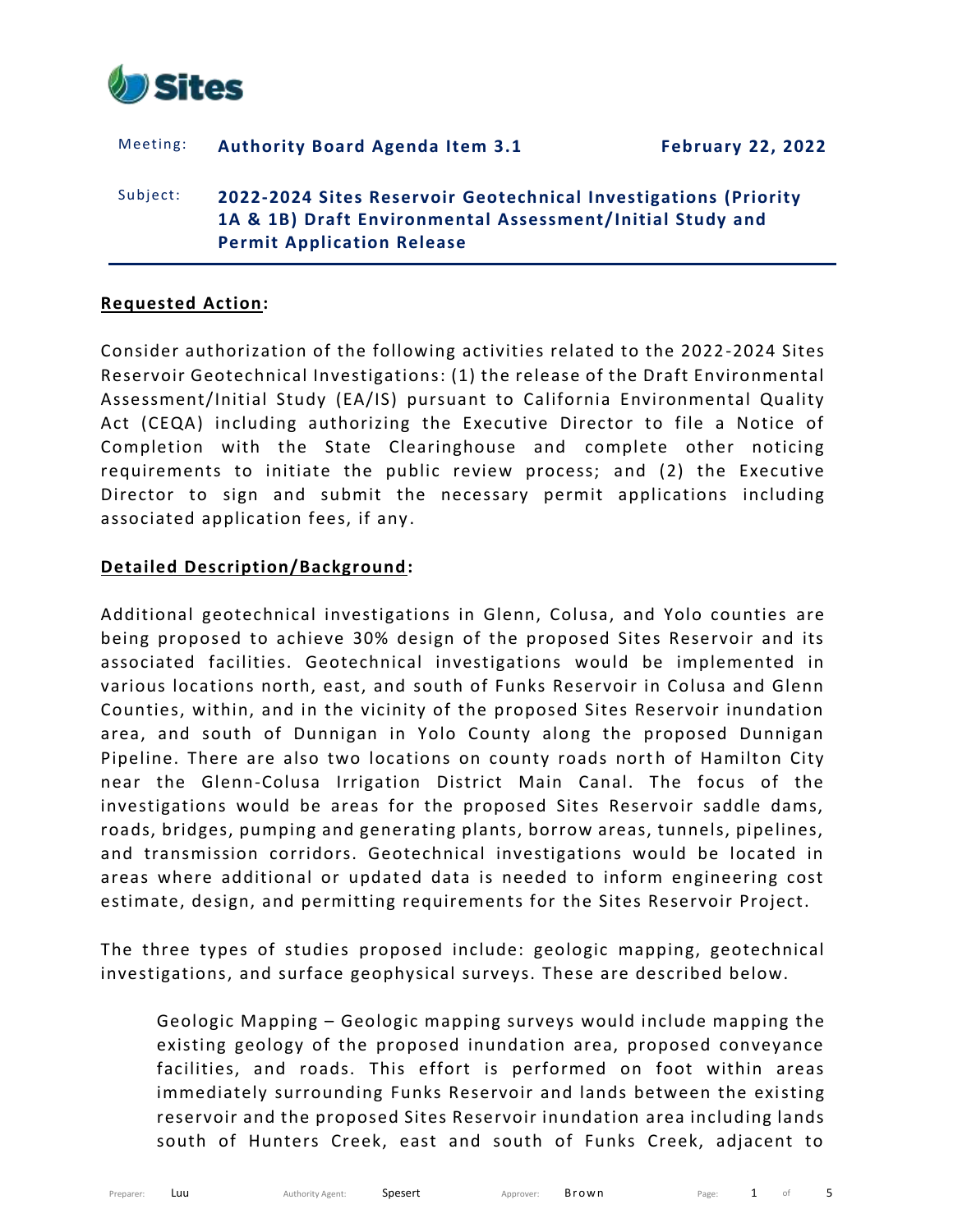Maxwell Sites Road and Sites Lodoga Road, and throughout the Dunnigan Pipeline corridor.

- Geotechnical Investigations The geotechnical investigations would include up to 70 pavement cores, 258 augers and borings, and 33 cone penetration test (CPT) probes throughout the proposed Sites Reservoir inundation area and associated conveyance facilities in Colusa, Glenn and Yolo Counties. In addition, approximately 70 piezometers/wells are proposed at selected auger or boring locations. This effort is conducted through exploratory pavement borings, auger and rotary wash borings with downhole testing and rock coring, and CPT probes to collect subsurface data and samples and examine material processing requirements.
- Surface Geophysical Surveys The geophysical surveys would be comprised of up to 100 transect lines throughout the investigation area. Up to 16 geologic pedestrian surveys are also proposed. Geophysical investigations typically involve various noninvasive or minimally invasive physical methods to determine the properties of the subsurface.

Field activities are planned to start this summer and be implemented through 2024. The Authority anticipates undertaking all field activities, including all drilling and investigation activities and biological, cultural and Tribal monitoring. All activities would be performed on willing landowner parcels and public right of way.

# **California Environmental Quality Act**

The Draft EA/IS has been prepared consistent with the State CEQA Guidelines and in coordination with Reclamation per the Council on Environmental Quality guidance for implementing the National Environmental Policy Act (NEPA). Reclamation is the NEPA lead agency and the Authority is the CEQA lead agency. The Draft EA/IS will be used to determine whether the Authority adopts a mitigated negative declaration under  $CEQA<sup>1</sup>$  and whether Reclamation adopts a finding of no significant impact under NEPA.

Locations for the proposed geotechnical investigations have been coordinated with the engineering team with the intent to avoid and minimize impacts to environmental, biological and cultural resources to the extent possible, as well as current landowner operations. Similar to the 2019/2020 and 2020/2021

<sup>&</sup>lt;sup>1</sup> The curentlycurrently proposed geotechnical investigations constitute a set of preparatory actions to obtain requisite data to inform project design, engineering cost estimates, and permit requirements for the proposed future Sites Reservoir Project; these initial pre-project investigatory actions would not in any way commit the Authority or any other party to any definite course of action or decision regarding the proposed future Sites Reservoir Project, which currently is undergoing a comprehensive CEQA and NEPA review in an Environmental Impact Report/Environmental Impact Statement.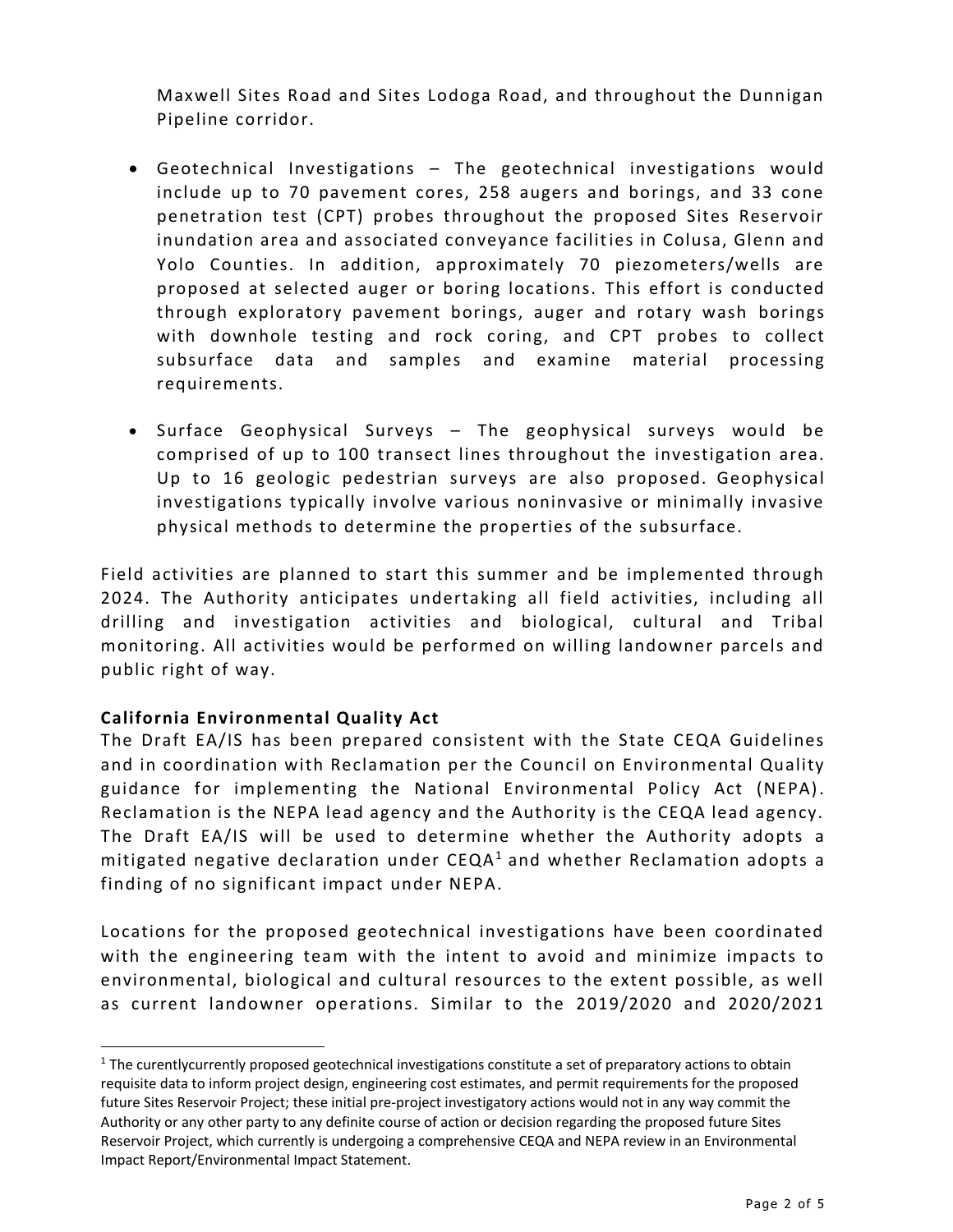geotechnical investigation efforts, the Authority will implement standard geotechnical protocols and procedures to avoid and minimize potential environmental effects. Mitigation measures have also been incorporated into the Draft EA/IS to offset and reduce potential impacts for biological resources, cultural resources, tribal cultural resources, and paleontological resources. Table 1 provides a summary of the preliminary mitigation measures, which may change as the Draft EA/IS is finalized. Many of the measures included as mitigation in the Draft EA/IS for the purposes of CEQA and NEPA are developed from geotechnical standard protocols and procedures that the Authority has implemented in past efforts as best management practices.

| <b>Resource Area</b>        | <b>Summary of Mitigation Measures</b>                |
|-----------------------------|------------------------------------------------------|
| <b>Biological Resources</b> | Conduct mandatory biological resources awareness     |
|                             | training; general measures to avoid and minimize     |
|                             | effects on sensitive biological resources; measures  |
|                             | to avoid and minimize effects on waters of the       |
|                             | U.S./State; species-specific measures for state and  |
|                             | federally listed plant and animal species along with |
|                             | migratory birds and eagles; and decontamination of   |
|                             | equipment for aquatic invasive species               |
| Paleontological             | Consult with qualified paleontologist if             |
| Resources                   | paleontological resources are discovered             |
| <b>Cultural Resources</b>   | Avoid impacts on cultural resources; conduct pre-    |
|                             | activity pedestrian survey; prepare a post-review    |
|                             | Discovery Plan; conduct archeological sensitivity    |
|                             | training; conduct archeological monitoring, and      |
|                             | immediately halt ground-disturbing activities if     |
|                             | cultural resources or human remains are found and    |
|                             | implement appropriate plans                          |
| <b>Tribal Cultural</b>      | Avoid or preserve in place; treat resources with     |
| Resources                   | culturally appropriate dignity, and implement        |
|                             | permanent conservation easements for any             |
|                             | resources found                                      |

**Table 1. Summary of Draft EA/IS Mitigation Measures <sup>1</sup>**

1. Preliminary mitigation measures. These measures may change as staff, Legal and Reclamation continue review of the EA/IS.

# **Permitting Activities**

Similar to prior efforts, Reclamation participation through funding for this effort will also trigger the need for compliance with the Federal Endangered Species Act and the National Historic Preservation Act (Section 106). The Authority has drafted an amendment to the prior geotechnical Biological Assessment and associated prior Biological Opinion which Reclamation is currently reviewing in preparation for submission to the U.S. Fish and Wildlife Service. Reclamation is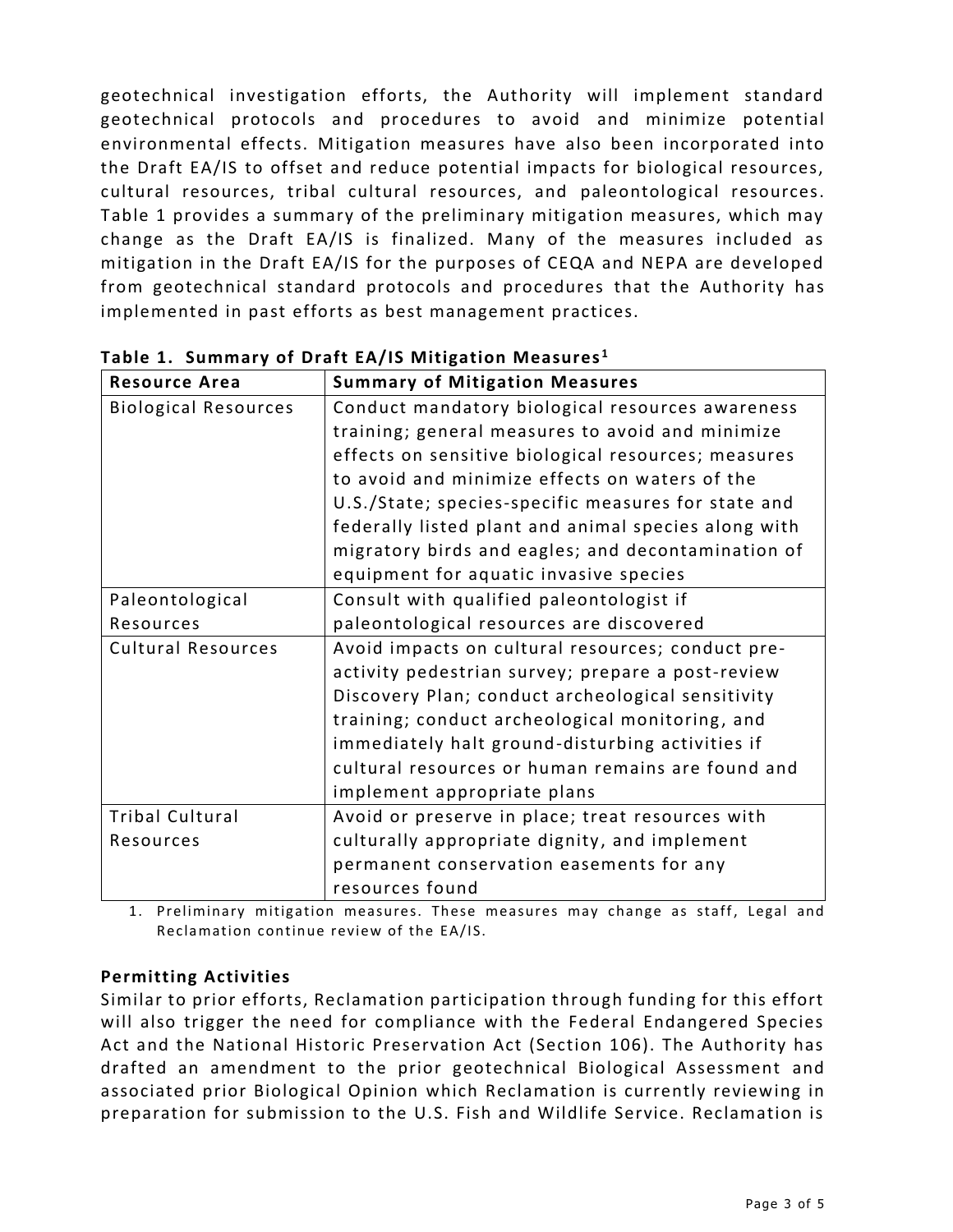also preparing to initiate Section 106 efforts with the State Historic Preservation Officer.

Only a few proposed geotechnical locations trigger the need to obtain additional approvals from state resource agencies, including the Central Valley Regional Water Quality Control Board (Regional Board) and Central Valley Flood Protection Board (Flood Board). These approvals are described below.

- Regional Board Four investigation locations would be conducted within the Central Valley Regional Board jurisdiction: three within Funks Reservoir and one "apparent" seasonal wetland on private property . Staff is proposing to file a Clean Water Act, Section 401 Permit application for these four locations.
- Flood Board Four investigations would be implemented within the Flood Board jurisdiction: two located in Glenn County adjacent to the Glenn - Colusa Irrigation District Main Canal within 300 feet of the designated floodway of the Sacramento River; and two located in Yolo County just west of the Colusa Basin Drain within 300 feet of its designated floodway.

Staff has also discussed the geotechnical efforts with the California Department of Fish and Wildlife and is awaiting their input on the need for a State Incidental Take Permit or consistency determination with the Federal Biolog ical Opinion.

# **Request for Authorization to Release**

Staff is completing the final revisions to the Draft EA/IS and expects to have Reclamation approval for public distribution of the Draft EA/IS in late February/early March. Staff is recommending that the Reservoir Committee and Authority Board authorize release of the Draft EA/IS as soon as the document is ready for release, including authorizing the Executive Director to file a Notice of Completion with the State Clearinghouse and complete other noticing requirements to initiate the public review process. There is a 30 day public review period.

Staff is also recommending that the Reservoir Committee and Authority Board authorize the Executive Director to submit associated permit applications and pay associated fees for the 2022-2024 Sites Reservoir Geotechnical Investigations at the same time as the Draft EA/IS is released for public review. Submitting the permit applications at this time will keep the proposed geotechnical investigations on schedule and allow data to be obtained starting this Summer.

# **Prior Action:**

None